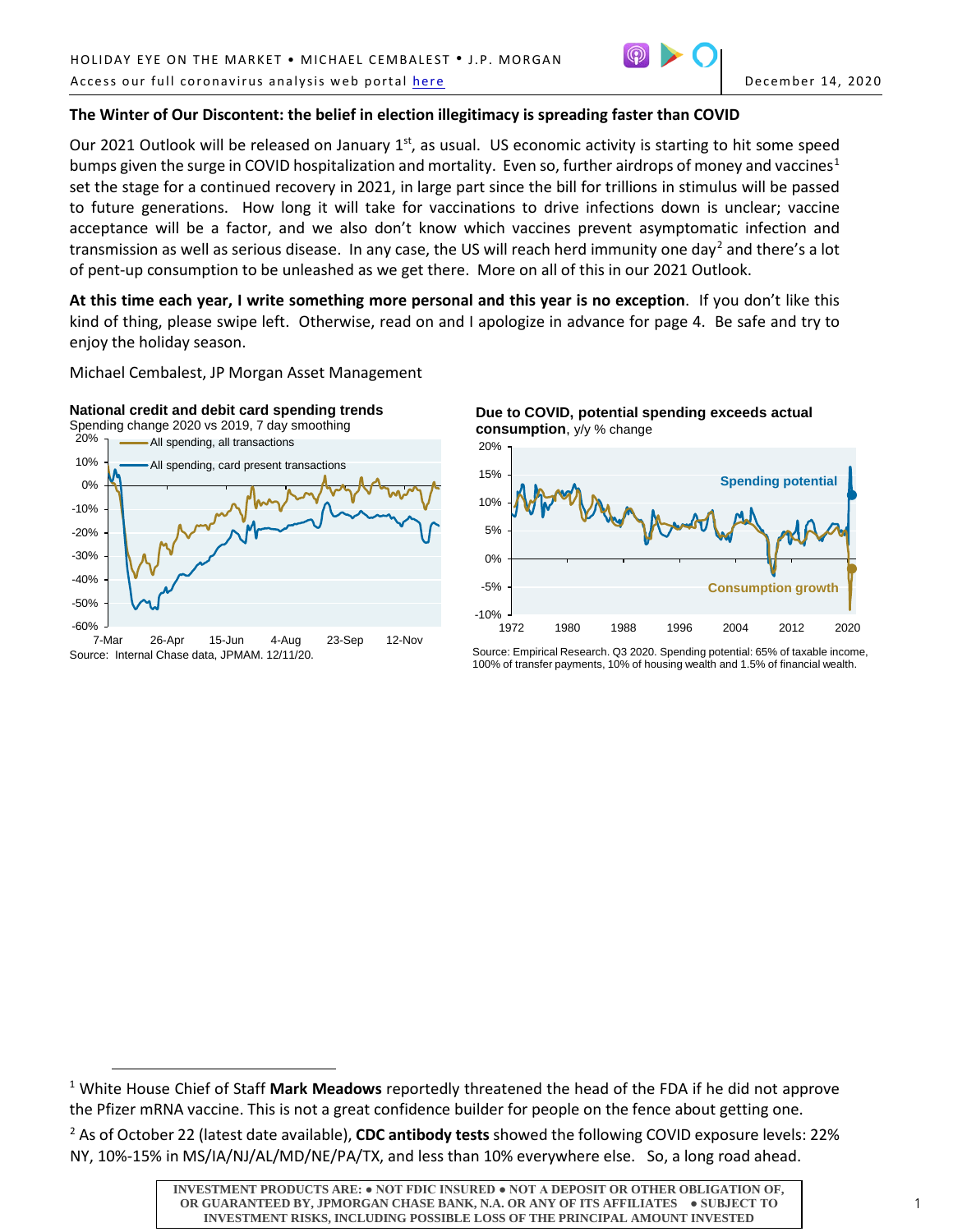

# **The Winter of Our Discontent**[3](#page-1-0)

The opening passage from *Richard III* conveys a harsh winter that's coming to an end now that good things are on the way. While many hospital systems are overwhelmed and COVID deaths are elevated (see charts below<sup>[4](#page-1-1)</sup>), successful vaccine trials suggest that better days are coming. A COVID vaccine was never a foregone conclusion: there's still no AIDS vaccine, traditional vaccines using attenuated/dead viruses usually take years to develop (GSK encountered a setback last week on its COVID vaccine), and the mRNA and vector vaccine approaches used by Pfizer, Moderna and AstraZeneca have never been approved for use before in the developed world.

In March when things looked grim, I said on our webcast that the world might be 70%-80% back to normal a year later. My rationale was based on two things. First, the rapid pace of medical advances were culminating in global efforts to defeat the virus. Second, markets were pricing in a 7-10 year drawn-out economic recovery, the kind that typically follows a war or China's *Great Leap Forward.* Pundits cited in our "*Armageddonists*" report in November were predicting a multi-year calamity as well.

We thought the recovery would be faster given tons of monetary and fiscal stimulus, and since pandemics are more closely related to natural disasters than economic depressions. Given the recovery in unemployment, spending, housing and production so far (see table), **our Spring 2021 forecast is still on track**.



Source: French Institute for Demographic Studies (INED). 2018.



#### **Ten most overcrowded hospital systems**

 $\overline{a}$ 

% of ICU patients in hospitals with ICU capacity rates above 90%

| <b>Economic indicators</b>     | Peak      | <b>Current</b><br>decline vs decline vs<br>Dec. 2019 | % of peak<br>decline |
|--------------------------------|-----------|------------------------------------------------------|----------------------|
|                                | Dec. 2019 |                                                      | recovered            |
| Total employment               | $-16%$    | $-6%$                                                | 61%                  |
| Leisure and hospitality sector | $-49%$    | $-20%$                                               | 59%                  |
| All other employment           | $-23%$    | $-7%$                                                | 69%                  |
| Capacity utilization           | $-17%$    | $-6%$                                                | 66%                  |
| Industrial production          | $-20%$    | $-5%$                                                | 75%                  |
| Consumer spending              | $-18%$    | $-2%$                                                | 89%                  |
| Goods                          | $-13%$    | 9%                                                   | Recovered            |
| Services                       | $-20%$    | $-6%$                                                | 67%                  |
| Housing starts                 | $-41%$    | $-4%$                                                | 91%                  |
| Retail sales                   | $-21%$    | 5%                                                   | Recovered            |
| Core capital goods shipments   | $-7%$     | 5%                                                   | Recovered            |
| Rail traffic of consumer goods | $-12%$    | 15%                                                  | Recovered            |

Source: Census, Federal Reserve, BLS, BEA, NFIB, The Conference Board, Association of American Railroads. November 2020.

### **Tracking excess deaths from COVID**

40,000 50,000 60,000 70,000 80,000 Jan '19 Apr '19 Jul '19 Oct '19 Jan '20 Apr '20 Jul '20 Oct '20 **Actual deaths from all causes** Threshold for excess deaths Total deaths per week

Source: CDC, JHU, JPMAM. December 12, 2020. Transparent bars estimate CDC deaths using most recent JHU data.

<span id="page-1-0"></span><sup>3</sup> "*Now is the winter of our discontent, made glorious summer by this son of York*". Richard III, Act I, Scene I. Richard laments the present while celebrating the prospect of his brother Edward becoming King. **Spoiler alert**: Richard dies at the end. The body of the actual Richard III was found, exhumed and reburied in 2015.

<span id="page-1-1"></span><sup>4</sup> **Excess deaths** are the clearest way to measure COVID impacts on mortality. In other words, "people are just dying from other causes instead" arguments don't hold once you look at actual deaths vs seasonally adjusted predicted deaths.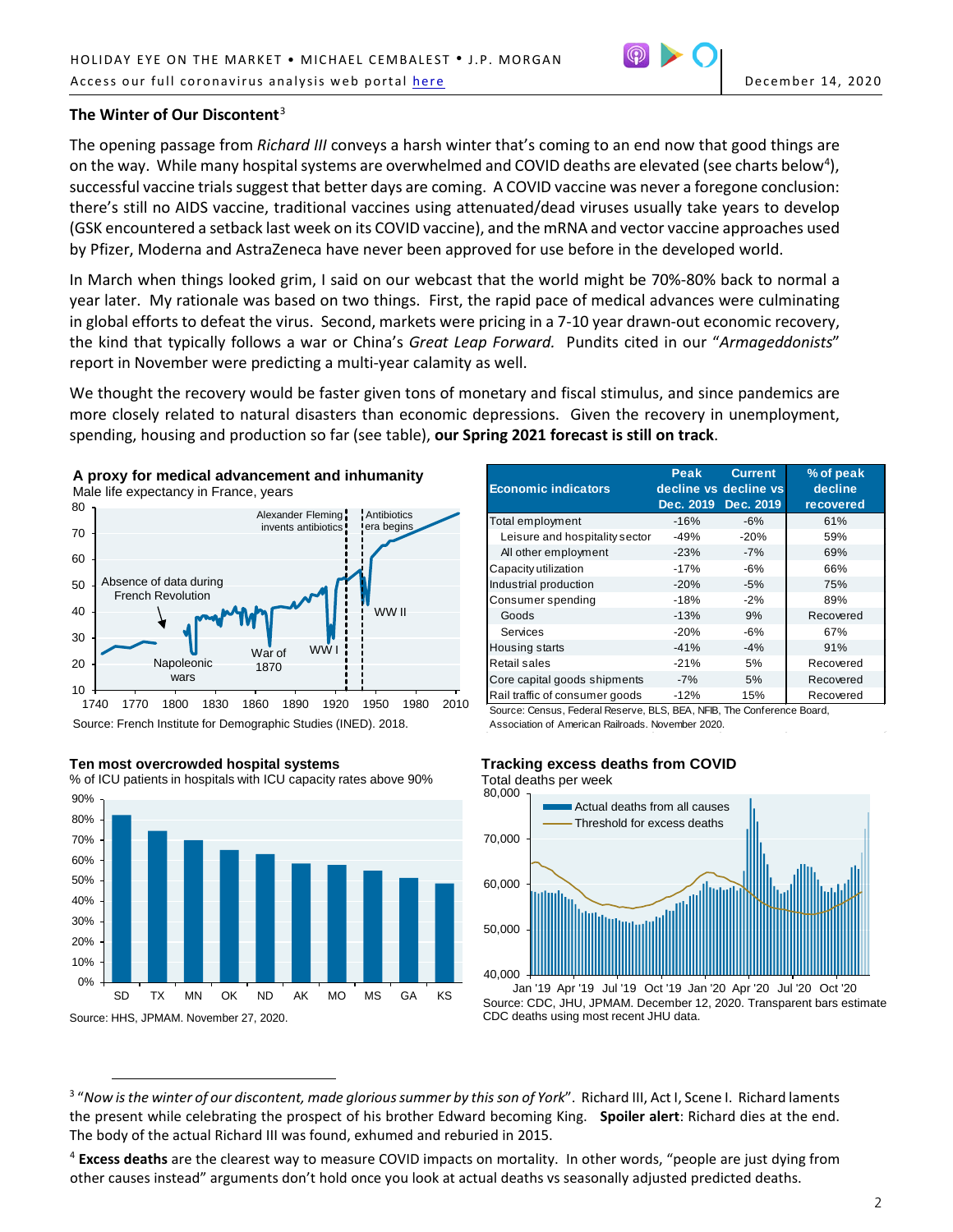# **Even so, it's hard to escape this winter of our discontent:**

- Allegations of election fraud and  $11<sup>th</sup>$  hour election law changes mandated by legislators and courts
- Pressure from Congress and the Executive Branch on state legislators to submit uncertified, competing slates of electors to the Electoral College, and blocs of legislators supporting this approach
- The Attorney General of Texas sued PA-MI-WI-GA for failing to conduct safe and secure elections. At least 20 states and 120 GOP House reps filed amicus briefs or sought to become co-plaintiffs
- Calls for martial law, suspension of habeas corpus and military tribunals while a new election is held; and instances of physical threats against elected and appointed officials
- Counter-allegations of voter suppression via postal service impairment, voter purges, dropbox rules, etc

**The judiciary has been clear so far**: 30-40 Trump lawsuits dismissed including the Texas case, 10-15 still pending and no clear wins (CNN/Business Insider). Still, it would be interesting if an objective policy shop or academic team itemized many of the fraud and legal process allegations and provided a list of explanations for laypeople. **Peer-reviewed analyses of how 25%-60% absentee ballot shares can affect results in highly gerrymandered and polarized voting districts would benefit everyone**, particularly if that's how future elections will take place. In addition, states like **PA, MI and WI** should join the rest of the states and allow absentee ballots to be processed well before Election Day; it's a fair question to ask why they haven't<sup>[5](#page-2-0)</sup>.







Historically, documented instances of voter fraud have been rare:

 $\overline{a}$ 

- The **Brennan Center for Justice** maintains a "Myth of Voter Fraud" website. Resources include academic analyses and judicial decisions from 2007 to 2017 on voter impersonation fraud, non-citizen and nonresident voting and fraud claims predicated on list-matching or list maintenance issues. **Some indicative findings**: voter fraud incidence rates of just 0.0025%, only 10 confirmed cases of voter impersonation fraud out of 2,068 analyzed, etc
- The **Heritage Foundation's** voter fraud website has a lot of histrionic commentary, but cites only 1,300 proven cases of voter fraud in its database which begins in the year 2000

However, Brennan and Heritage data differ from many ballot handling and "data dump" allegations related to this year's election. A WashPost Op-Ed rebutted some allegations<sup>[6](#page-2-1)</sup>, and is worth reading. For those concerned about fraud, remember this: in Feb 2020, Senate Republicans blocked bills on election security, including election security funding and a proposal to ban voting machines from being connected to the internet<sup>[7](#page-2-2)</sup>.

<span id="page-2-0"></span><sup>&</sup>lt;sup>5</sup> Almost all states allow processing of absentee ballots at least 5 days before Election Day. There are exceptions (WY/MS/KY/WV), but they're not swing states. PA/MI/WI are outliers, and all three have GOP-run legislatures.

<span id="page-2-1"></span><sup>6</sup> "*No, Biden's win wasn't statistically impossible"*, Philip Bump, Washington Post, December 7, 2020

<span id="page-2-2"></span><sup>7</sup> "*Senate GOP blocks three election security bills*", TheHill.com, February 11, 2020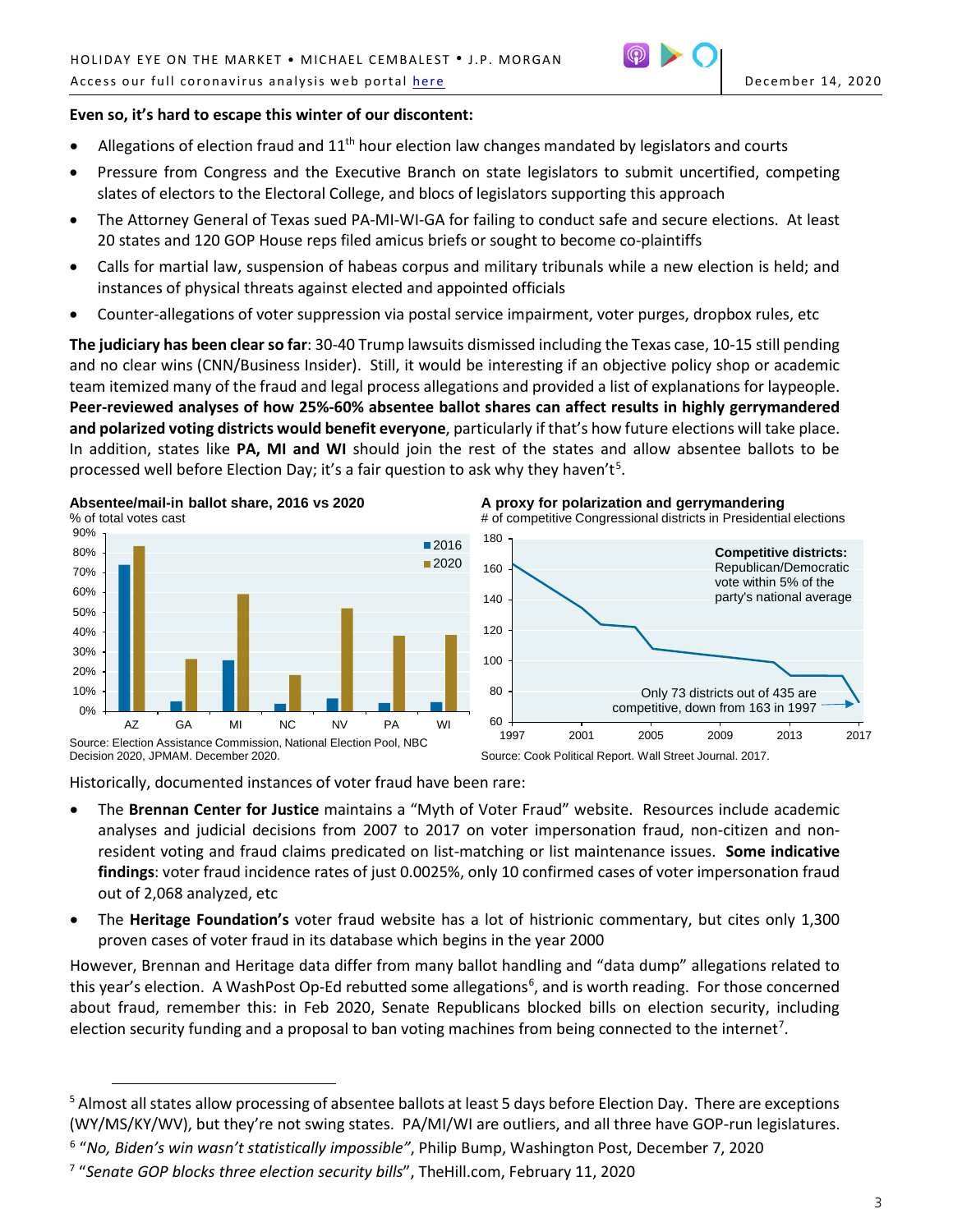

To see if I could understand the election process more clearly, I fed swing state voter data, news stories and select Twitter feeds into our **neural network mode**l. Here's what it produced:



OK, that is obviously satire. As I said earlier, a post-mortem on how elections are conducted with large absentee ballot shares is a good idea, and I also think the Supreme Court should clarify what state legislatures and courts can and cannot do regarding election law changes<sup>[8](#page-3-0)</sup>. That's the essence of the **Ohio amicus brief** filed last week which angered people on both sides, since it denied that Texas had standing to sue other states for election handling but supported the need for judicial clarification on election law changes.

**In any case, all states have now certified their results and appointed electors are meeting today in each state**  to cast their votes for President. The next step is the Jan 6<sup>th</sup> joint session of Congress at which electoral votes are officially counted, and then the Jan 20<sup>th</sup> inauguration. **Is there a chance that Trump remains President?** Yes, *technically*, but it would take a series of highly unlikely and improbable events. If you would like to understand the gory details, I have laid them out in the Appendix on page 7.

 $\overline{a}$ 

<span id="page-3-0"></span><sup>8</sup> **The US Supreme Court may eventually grant a victory to the Trump campaign on this issue.** The Court hasn't decided whether to rule on challenges to the Pennsylvania Supreme Court's 3-day extension of the deadline for receipt of absentee ballots (note: post-Election Day ballots in Pennsylvania were not "dispositive", meaning that they didn't determine the outcome). The Court may rule that in future elections, **only State Legislatures can change election rules** as per authority ascribed to them in the Constitution, and that State courts cannot strike down state laws regulating federal elections for purportedly violating state constitutional restrictions.

Trump lawyers might also succeed in "**equal protection**" cases still pending that involve disputes around selective application of ballot-curing, ID requirements, etc. **However, Wisconsin's Supreme Court ruled against Trump on this issue this morning, and even if some courts eventually find in favor of plaintiffs, requested remedies are unlikely (i.e., reallocating or decertifying state electors).**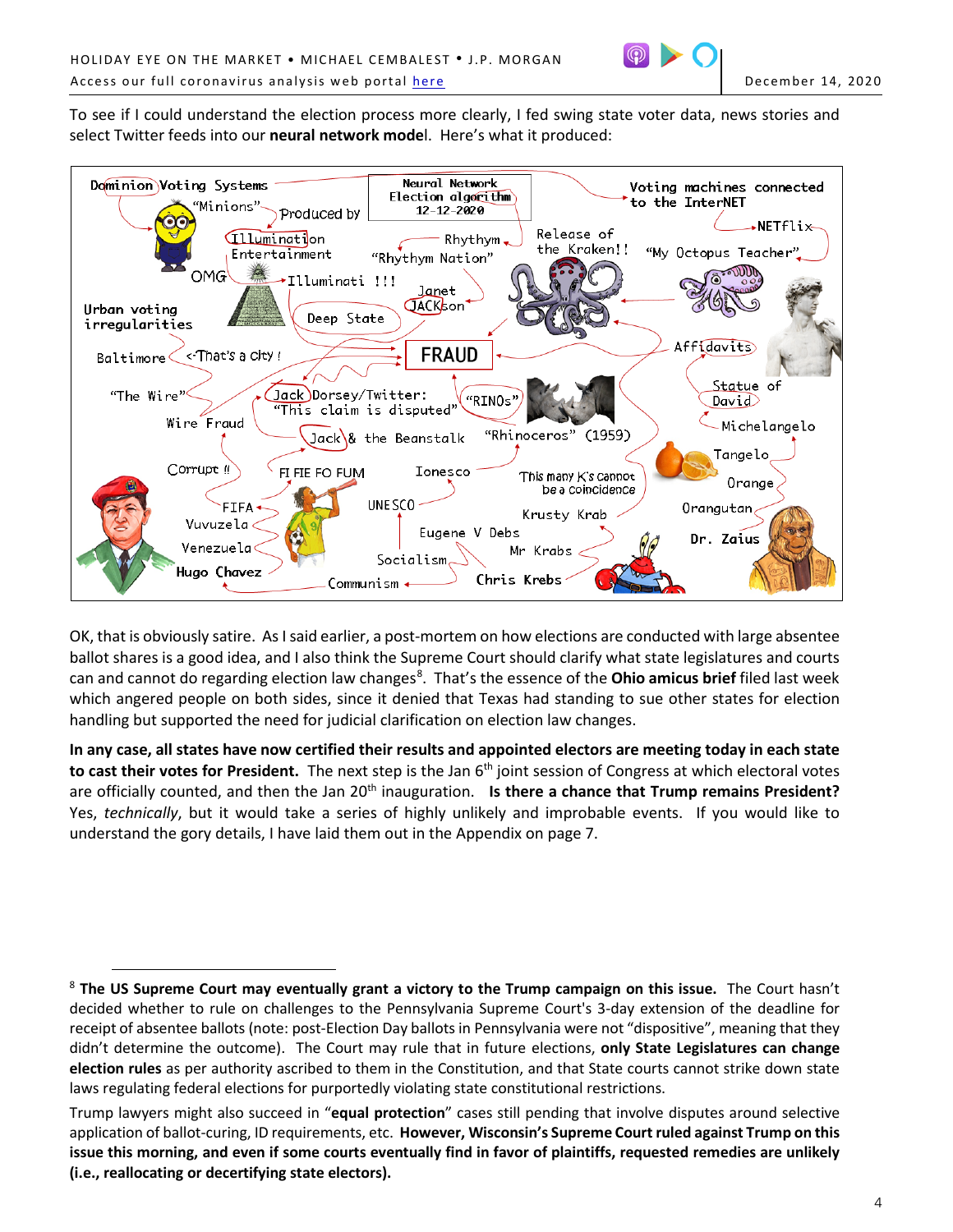

# **The Purge**

I generally like politicians who remind me of Bob Newhart. Unfortunately, politicians like that are increasingly rare in US politics, and may become rarer if there's a GOP purge of politicians who were not supportive of the Texas lawsuit and other such efforts<sup>[9](#page-4-0)</sup>.

- **The share of Congressional moderates in both parties has declined sharply**, and as this has happened, long term US growth rates have declined too (Exhibit 1)
- The decline in moderates has occurred in both parties, but the rise of more extreme politicians is more present in the GOP (Exhibit 2-4)
- A growing % of people in both parties see the other side as "**immoral**" (Exhibit 5), and for the first time, more people vote based on antipathy for the opposing party than on support for their own (Exhibit 6)
- With the exception of Biden (whose positions could change as President), almost all other 2020 Democratic Primary candidates supported:
	- o **elimination of the Electoral College** in favor of a popular vote, a step that would better reflect the aggregate national preference but disenfranchise states that produce the food and energy that allow giant urban centers to exist in the first place, a topic we covered in detail **[here](https://privatebank.jpmorgan.com/content/dam/jpm-wm-aem/global/pb/en/insights/eye-on-the-market/states-rights.pdf)**
	- o **elimination of the Senate filibuster**, which would give a President presiding over unified government the ability to pass major legislation with a 51-50 majority in the Senate (using the VP as a tie-breaker). This would allow the narrowest of Congressional majorities to enact legislation that would impact the country for decades, possibly without any consent or support from the opposing party
- As shown below, major 20<sup>th</sup> century legislation almost **always** received *some* level of bipartisan support, even on issues such as civil rights, immigration and war powers. **That era ended** with the hyper-partisan passage of the Financial Crisis Recovery Bill (2009), the Affordable Care Act (2010) and Dodd-Frank (2010), followed by the passage of the Trump tax cuts, the most partisan major bill in history (2017)

**As moderate politicians keep losing elections, voters increasingly have to pick between the two extremes**. This is a choice that many people dread having to make. But if things keep moving in the direction they are now going, I know what choice I will make. See you, I hope, in 2021.

Michael Cembalest, JP Morgan Asset Management (*see next page for Exhibits cited above*)



## **Partisanship gap for major US legislation**

 $\overline{a}$ 

Average difference in "yea" votes between parties in House and Senate

Source: Congressional Quarterly Almanac, Library of Congress, US Senate, US House of Representatives, UCSD, JPMAM. 2020.

<span id="page-4-0"></span><sup>9</sup> For an example of how interparty political purges sometimes play out, read up on what the **Jacobins did to the Girondins** during the French Revolution. The Girondins were the radicals in 1791, but by 1793 they were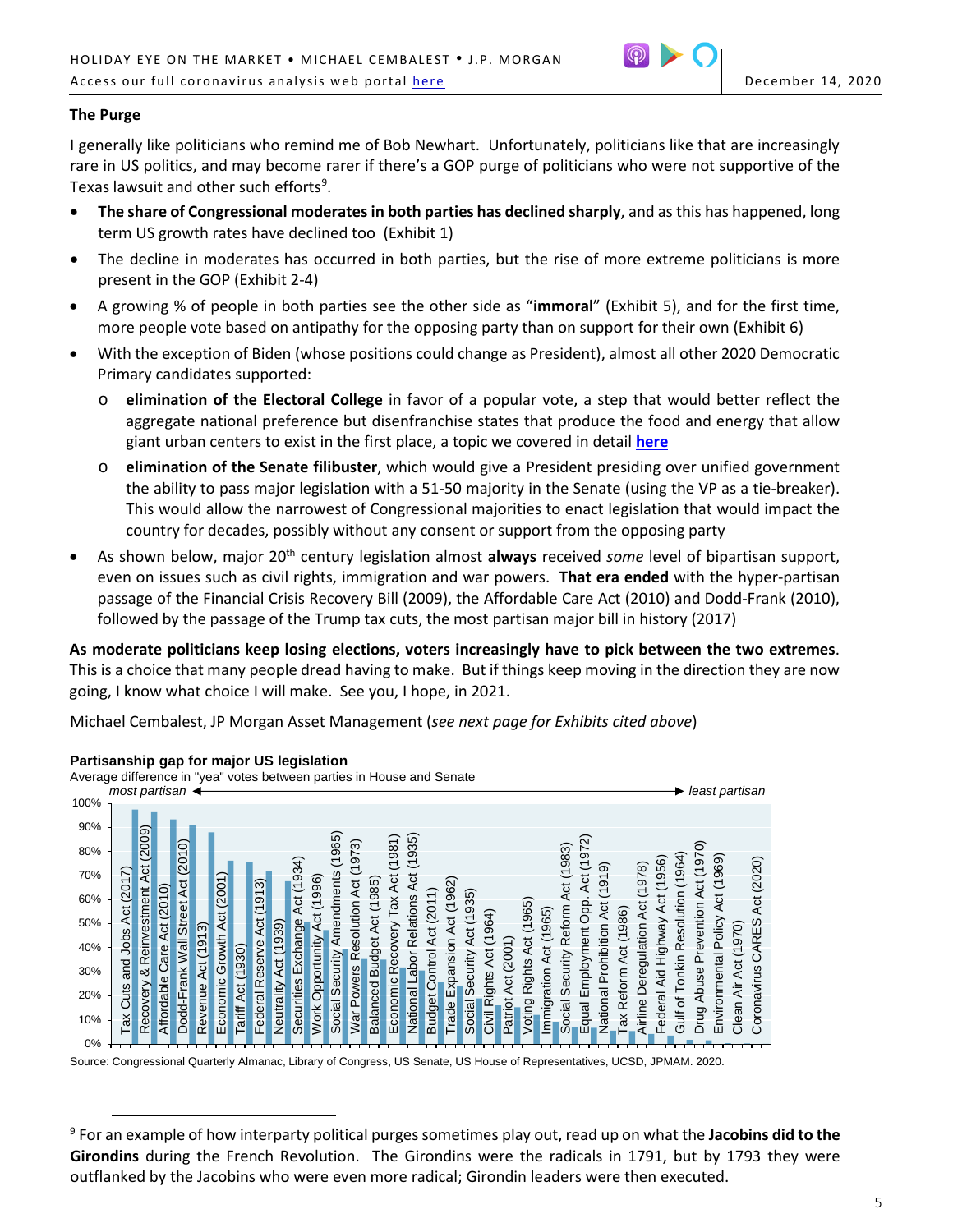

## **Exhibits 1 - 6**

*On the political ideology scores in the first 4 charts.* The VoteView project (now maintained by UCLA) computes empirically derived partisanship scores for every politician in Congress since 1787. These partisanship scores measure the degree to which politicians voted with their bloc or against it. Based on observed ranges of political ideology, we define moderates as those with partisanship scores between -0.25 and +0.25, and extremists as those with partisanship scores below -0.6 or above +0.6. There are examples of when voting against one's bloc is *not* a sign of moderation; the Tea Party or Progressive blocs voting against their own party's legislation since the bills in question didn't go far *enough* is one example. But as an overall measure of partisanship, the scores are the basis for many academic studies on polarization and conform to similar measures using other data.



1950 1960 1970 1980 1990 2000 2010 2020 Source: Conference Board; Congressional Budget Office (GDP projections to 2028); Voteview database (Lewis et al., UCLA); JPMAM calculations. 2020.



**Democrat House Moderates vs Extremists**



**opposing party are immoral**





1885 1900 1915 1930 1945 1960 1975 1990 2005 2020 Source: Voteview database (Lewis et al., UCLA); JPMAM calculations. 2020.

**GOP vs Democratic Senate Extremists** % of Senate members



Source: Voteview database (Lewis et al., UCLA); JPMAM calculations. 2020.

**Survey respondents' feeling toward own vs opposing party** Degrees of support toward party;  $-50^{\circ}$ -50° scale (0° = neutral)



'76 '80 '84 '88 '92 '96 '00 '04 '08 '12 '16 '20 Source: *"Political sectarianism in America",* Finkel et al., Science Magazine. October 2020.

6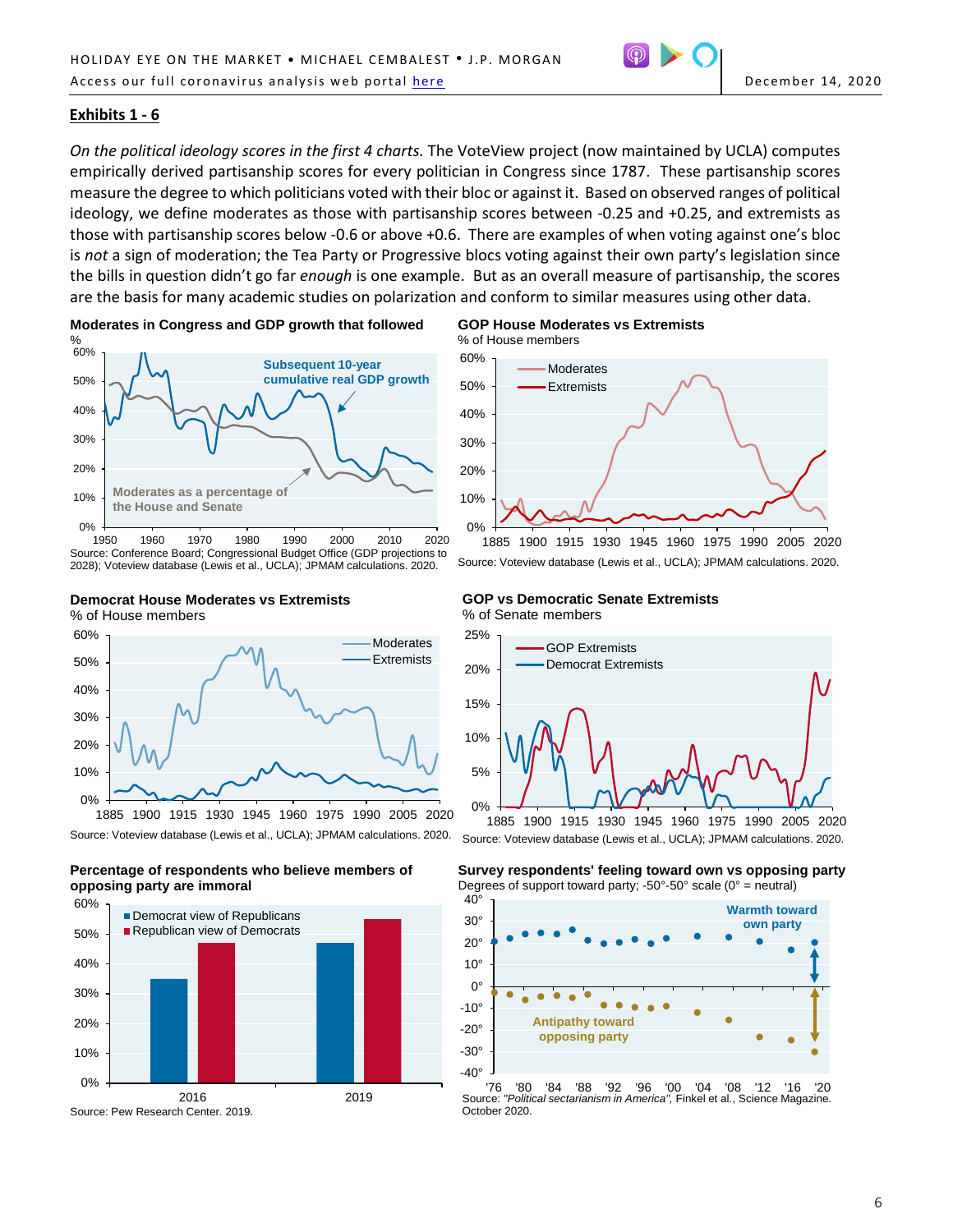

# **Appendix: Understanding the rules at the Joint Session of Congress on January 6th**

**Is there a way for Trump to remain President? Yes,** *technically*. There's newsthis morning from White House Senior Advisor Stephen Miller that competing slates of electors will be submitted today. At the Jan 6<sup>th</sup> Joint Session, Congress will sort out competing slates, presumably using the rules spelled out in the Electoral Count Act. The Constitution does not provide a framework for resolving electoral vote disputes, which led to a constitutional crisis in a bitter post-Civil War 1876 election eventually won by Rutherford B Hayes. The ECA was passed in 1887 and provides a process for resolving electoral disputes<sup>10</sup>. The ECA has only been used to sort out competing slates once since its enactment: in 1961, when multiple slates were submitted for Hawaii (the outcome would not have affected JFK's victory). It has also been invoked on multiple occasions to deal with objections to states' submissions.

The ECA requires the House and Senate to meet on Jan 6<sup>th</sup> and vote separately on competing slates. Voting within each chamber follows ordinary rules: each *member* casts a single vote, rather than each state *delegation* casting a single vote. Under these rules, Democrats effectively control the outcome in the House. A competing slate debate in the Senate is less clear; the balance will be 51R–48D on Jan 6 for reasons related to Georgia runoff elections, one of which is a special election. I can imagine Romney, Sasse and other GOP Senators accepting certified Biden electors instead of any uncertified competing Trump slates. **Note that it would only take 2 GOP Senators to accept Biden slates instead of competing Trump slates to doom a competing slate effort in the Senate.**

What are the Jan 6<sup>th</sup> Joint Session permutations for each state with competing slates?

• Both chambers could agree to accept the official Biden slate

 $\overline{a}$ 

- Both chambers could agree to accept the uncertified competing Trump slate
- $\bullet$  If the two chambers disagreed, the tie-breaker would go to the slate already approved by the state's governor<sup>11</sup>. In PA/MI/WI/NV/AZ/GA, **governors have already approved the Biden slate**
- This sounds pretty clear, but there are a number of procedural issues that involve decisions by Vice President Pence (as President of the Senate) that could impact the process, such as determination of Safe Harbor status

So, using the most common interpretation of the ECA *and* assuming Congress adheres to it, the **only way for Trump to win would be for both chambers to accept three competing Trump slates which have neither been signed by the state's Governor nor approved by the majority of any state legislature or court (at least so far)**. You can judge for yourself how likely this is to occur; in my view this is "preposterously implausible while still technically possible".

**In states without competing slates of electors**, members of Congress can still raise objections to certified Biden slates on Jan 6. However, such an effort would be **doomed to fail**, since objections to single slates require both chambers to agree to discard. Given Democratic House control, that's not going to happen. However, I'd like to clarify one point. If a single slate *were* discarded by Congress, electors would be removed and NOT transferred to the other candidate. Furthermore, discarded electors would in most (but not all) cases be removed from the numerator *and* denominator of Electoral College math: in that case, a candidate only needs a majority of remaining electors to win. There's no "270" referenced in the Constitution, only a requirement to win a majority of appointed electors.

One last thing. News stories and Twitter fascination with **Contingent Elections** described in the 12th Amendment of the Constitution (one vote per state in the House to pick the President) are often **misleading.** This would only occur in case of an Electoral College tie, in "faithless elector" scenarios<sup>12</sup>, or if the winner of the Electoral College as of December  $14<sup>th</sup>$  passed away or became incapacitated before January  $6<sup>th</sup>$ .

<span id="page-6-0"></span> $10$  There is academic scholarship claiming that the Electoral Count Act is unconstitutional. One main argument: the  $12<sup>th</sup>$ Amendment grants authority directly to Congress to determine the validity of electoral votes and the procedures used to count them, and federal laws are incapable of imposing binding restrictions on the scope of that authority. However, challenges to the ECA's constitutionality would only be an issue if one of the chambers didn't want to abide by its procedures; no members have indicated any desire to ignore it. If that *were* to happen one day, the US would be in noman's-land, with no way out except an eventual Congressional compromise.

<span id="page-6-1"></span> $11$  The Act refers to the state's highest "Executive". I don't know how someone could argue that this is not the Governor, but I suppose they could try.

<span id="page-6-2"></span> $12$  In this scenario, appointed electors switch votes on December  $14<sup>th</sup>$  to runner-up and other candidates so that no one candidate wins a majority of appointed electors. Most states prohibit faithless electors but only 14 states have effective enforcement that treat faithless electors as invalid and allow states to replace them (Supreme Court upheld in July).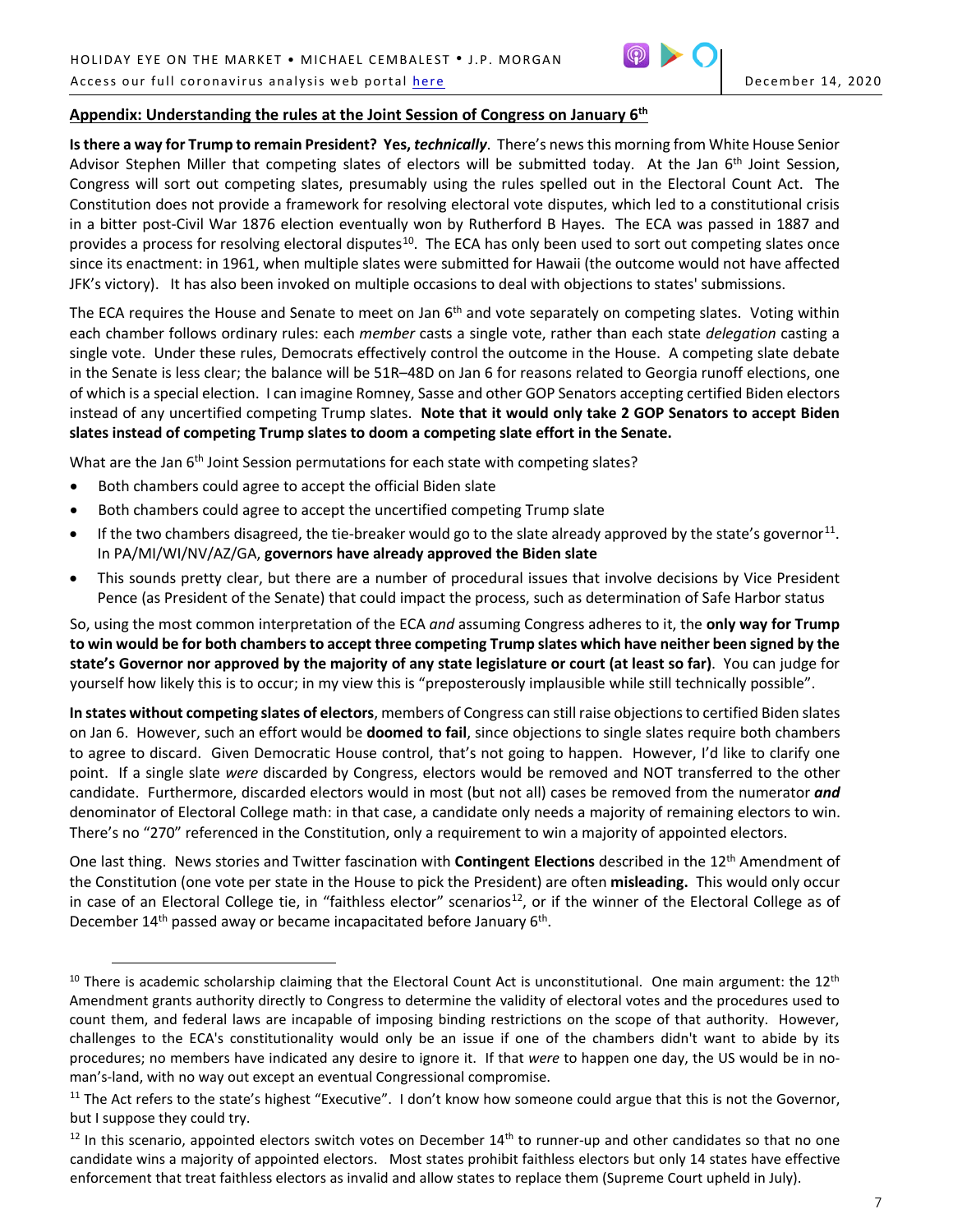### Access our full coronavirus analysis web portal [here](https://www.jpmorgan.com/coronavirus-research) December 14, 2020



#### **IMPORTANT INFORMATION**

This report uses rigorous security protocols for selected data sourced from Chase credit and debit card transactions to ensure all information is kept confidential and secure. All selected data is highly aggregated and all unique identifiable information, including names, account numbers, addresses, dates of birth, and Social Security Numbers, is removed from the data before the report's author receives it. The data in this report is not representative of Chase's overall credit and debit cardholder population.

Purpose of This Material: This material is for information purposes only. The views, opinions, estimates and strategies expressed herein constitutes Michael Cembalest's judgment based on current market conditions and are subject to change without notice, and may differ from those expressed by other areas of J.P. Morgan. **This information in no way constitutes J.P. Morgan Research and should not be treated as such.**

#### **GENERAL RISKS & CONSIDERATIONS**

Any views, strategies or products discussed in this material may not be appropriate for all individuals and are subject to risks. **Investors may get back less than they invested, and past performance is not a reliable indicator of future results.** Asset allocation / diversification does not guarantee a profit or protect against loss. Nothing in this material should be relied upon in isolation for the purpose of making an investment decision. You are urged to consider carefully whether the services, products, asset classes (e.g. equities, fixed income, alternative investments, commodities, etc.) or strategies discussed are suitable to your needs. You must also consider the objectives, risks, charges, and expenses associated with an investment service, product or strategy prior to making an investment decision. For this and more complete information, including discussion of your goals/situation, contact your J.P. Morgan team.

#### **NON-RELIANCE**

Certain information contained in this material is believed to be reliable; however, JPM does not represent or warrant its accuracy, reliability or completeness, or accept any liability for any loss or damage (whether direct or indirect) arising out of the use of all or any part of this material. No representation or warranty should be made with regard to any computations, graphs, tables, diagrams or commentary in this material, which are provided for illustration/reference purposes only. The views, opinions, estimates and strategies expressed in this material constitute our judgment based on current market conditions and are subject to change without notice. JPM assumes no duty to update any information in this material in the event that such information changes. Views, opinions, estimates and strategies expressed herein may differ from those expressed by other areas of JPM, views expressed for other purposes or in other contexts, and **this material should not be regarded as a research report**. Any projected results and risks are based solely on hypothetical examples cited, and actual results and risks will vary depending on specific circumstances. Forward-looking statements should not be considered as guarantees or predictions of future events.

Nothing in this document shall be construed as giving rise to any duty of care owed to, or advisory relationship with, you or any third party. Nothing in this document shall be regarded as an offer, solicitation, recommendation or advice (whether financial, accounting, legal, tax or other) given by J.P. Morgan and/or its officers or employees, irrespective of whether or not such communication was given at your request.

J.P. Morgan and its affiliates and employees do not provide tax, legal or accounting advice. You should consult your own tax, legal and accounting advisors before engaging in any financial transactions.

#### **LEGAL ENTITY, BRAND & REGULATORY INFORMATION**

In the **United States**, bank deposit accounts and related services, such as checking, savings and bank lending, are offered by **JPMorgan Chase Bank, N.A.**  Member FDIC. **JPMorgan Chase Bank, N.A**. and its affiliates (collectively "**JPMCB**") offer investment products, which may include bank managed investment accounts and custody, as part of its trust and fiduciary services. Other investment products and services, such as brokerage and advisory accounts, are offered through **J.P. Morgan Securities LLC ("JPMS")**, a memberof [FINRA](http://www.finra.org/) and [SIPC](http://www.sipc.org/). Annuities are made available through Chase Insurance Agency, Inc. (CIA), a licensed insurance agency, doing business as Chase Insurance Agency Services, Inc. in Florida. JPMCB, JPMS and CIA are affiliated companies under the common control of JPM. Products not available in all states.

In **Luxembourg,** this material is issued by **J.P. Morgan Bank Luxembourg S.A. (JPMBL)**, with registered office at European Bank and Business Centre, 6 route de Treves, L-2633, Senningerberg, Luxembourg. R.C.S Luxembourg B10.958. Authorised and regulated by Commission de Surveillance du Secteur Financier (CSSF) and jointly supervised by the European Central Bank (ECB) and the CSSF. J.P. Morgan Bank Luxembourg S.A. is authorized as a credit institution in accordance with the Law of 5th April 1993. In the **United Kingdom**, this material is issued by **J.P. Morgan Bank Luxembourg S.A– London Branch**. Prior to Brexit,(Brexit meaning that the UK leaves the European Union under Article 50 of the Treaty on European Union, or, if later, loses its ability to passport financial services between the UK and the remainder of the EEA), J.P. Morgan Bank Luxembourg S.A– London Branch is subject to limited regulation by the Financial Conduct Authority and the Prudential Regulation Authority. Details about the extent of our regulation by the Financial Conduct Authority and the Prudential Regulation Authority are available from us on request. In the event of Brexit, in the UK, J.P. Morgan Bank Luxembourg S.A.– London Branch is authorised by the Prudential Regulation Authority, subject to regulation by the Financial Conduct Authority and limited regulation by the Prudential Regulation Authority. Details about the extent of our regulation by the Prudential Regulation Authority are available from us on request. In **Spain**, this material is distributed by **J.P. Morgan Bank Luxembourg S.A., Sucursal en España**, with registered office at Paseo de la Castellana, 31, 28046 Madrid, Spain. J.P. Morgan Bank Luxembourg S.A., Sucursal en España is registered under number 1516 within the administrative registry of the Bank of Spain and supervised by the Spanish Securities Market Commission (CNMV). In **Germany**, this material is distributed by **J.P. Morgan Bank Luxembourg S.A., Frankfurt Branch**, registered office at Taunustor 1 (TaunusTurm), 60310 Frankfurt, Germany, jointly supervised by the Commission de Surveillance du Secteur Financier (CSSF) and the European Central Bank (ECB), and in certain areas also supervised by the Bundesanstalt für Finanzdienstleistungsaufsicht (BaFin). In **Italy**, this material is distributed by **J.P. Morgan Bank Luxembourg S.A– Milan Branch**, registered office at Via Catena Adalberto 4, Milan 20121, Italy and regulated by Bank of Italy and the Commissione Nazionale per le Società e la Borsa (CONSOB). In the **Netherlands**, this material is distributed by **J.P. Morgan Bank Luxembourg S.A., Amsterdam Branch**, with registered office at World Trade Centre, Tower B, Strawinskylaan 1135, 1077 XX, Amsterdam, The Netherlands. J.P. Morgan Bank Luxembourg S.A., Amsterdam Branch is authorised and regulated by the Commission de Surveillance du Secteur Financier (CSSF) and jointly supervised by the European Central Bank (ECB) and the CSSF in Luxembourg; J.P. Morgan Bank Luxembourg S.A., Amsterdam Branch is also authorised and supervised by De Nederlandsche Bank (DNB) and the Autoriteit Financiële Markten (AFM) in the Netherlands. Registered with the Kamer van Koophandel as a branch of J.P. Morgan Bank Luxembourg S.A. under registration number 71651845. In **Denmark**, this material is distributed by **J.P. Morgan Bank Luxembourg, Copenhagen Br**, filial af J.P. Morgan Bank Luxembourg S.A. with registered office at Kalvebod Brygge 39-41, 1560 København V, Denmark. J.P. Morgan Bank Luxembourg, Copenhagen Br, filial af J.P. Morgan Bank Luxembourg S.A.is authorised and regulated by Commission de Surveillance du Secteur Financier (CSSF) and jointly supervised by the European Central Bank (ECB) and the CSSF. J.P. Morgan Bank Luxembourg, Copenhagen Br, filial af J.P. Morgan Bank Luxembourg S.A. is also subject to the supervision of